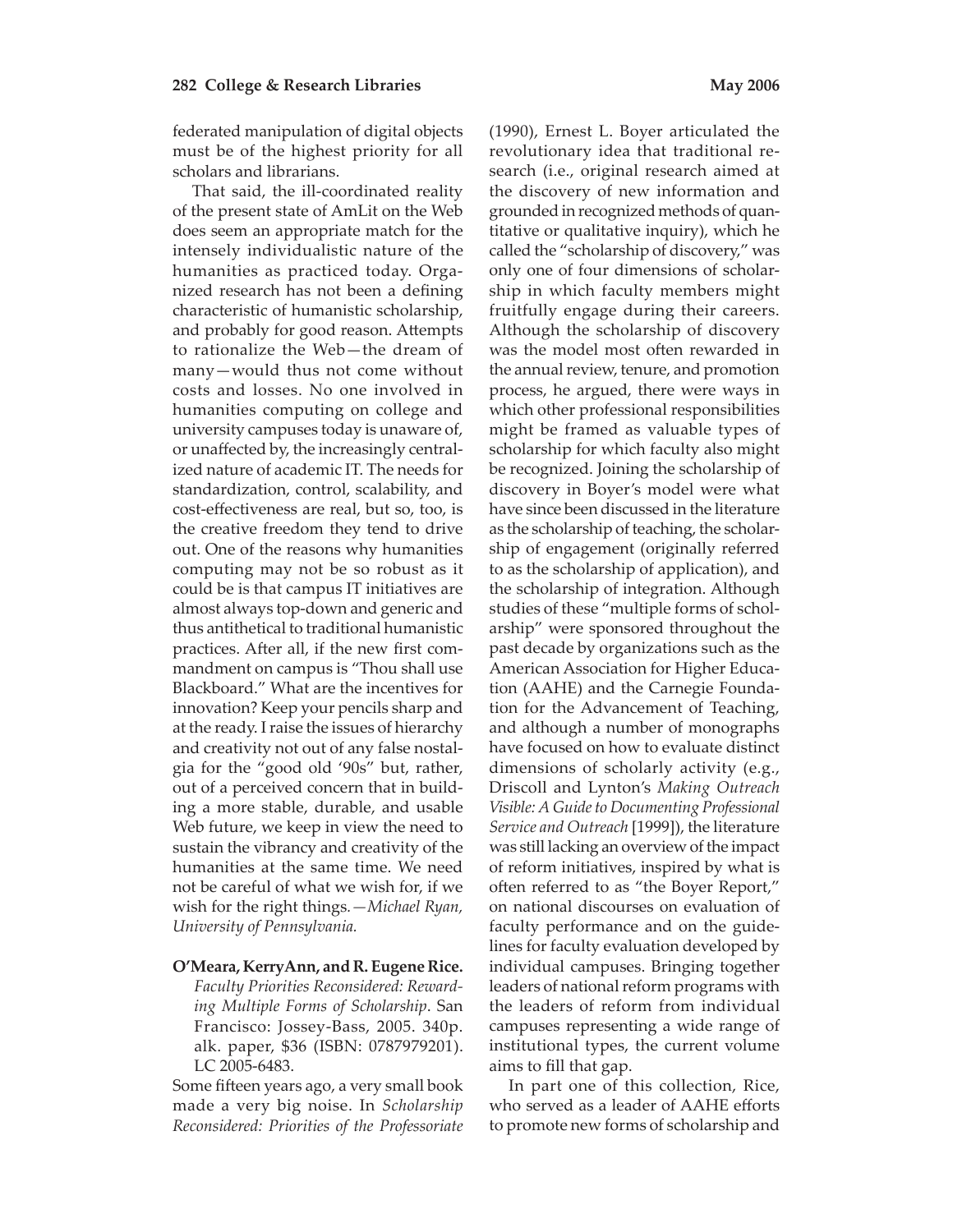faculty review, presents an overview of the historical factors that influenced the proposed new model for scholarship and of the role that AAHE played throughout the 1990s in sponsoring inquiry into multiple forms of scholarship. He joins recognized leaders in the field such as Lee Shulman and Amy Driscoll in providing an introduction to each of the four dimensions of scholarship and the place that each currently holds in discussions of faculty work. It will come as no surprise that some of the alternative models for scholarly work defined by Boyer (e.g., the scholarship of teaching) have made greater inroads into campus culture than others (e.g., the scholarship of integration), and the final chapters in part one of this collection focus on issues related to implementing Boyer's ideas through both national programs (e.g., Preparing Future Faculty) and local efforts.

Implementation at the local level takes center stage in part two of this collection, forming the heart of the work. Drawing on substantive case studies from nine different campuses, including liberal arts colleges (Franklin College), land-grant institutions (Kansas State University), urban institutions (Portland State University), large research universities (Arizona State University), and nontraditional institutions (University of Phoenix), part two identifies many factors that can influence the success of local efforts to redefine scholarly activity and to look anew at how those activities should be evaluated as part of the annual review, tenure, and promotion process. Although the approach taken to reform was different at each institution studied, each case study shares a commitment to articulating the cultural factors that influenced reform efforts at the local level, identifying the key players on campus and reflecting critically on the degree to which these efforts (some now over a decade in the making) have actually changed the way that scholarly efforts are viewed by members of the faculty and the administration.

Part three of this collection returns the spotlight to the national stage by presenting the results of an AAHE-sponsored survey of chief academic officers (CAOs) on campuses across the country. More than 700 CAOs completed the AAHE survey in late 2001 and early 2002, providing information about the formal policy changes made on their campuses during the previous decade for the purpose of recognizing the validity of multiple forms of scholarship. O'Meara, who conducted the survey in her role as an AAHE research associate, combines the information gathered through the case studies with the information gathered through the survey to identify the most common barriers to change, as well as to identify best practices for those urging the recognition of multiple forms of scholarship on their campuses. The fact that a program encouraging collaboration between members of the classroom faculty and academic librarians, especially noted by O'Meara (pp. 273–74), is a hopeful sign of the significance of these efforts in keeping the library at the heart of the academic enterprise.

Although the current collection will likely not serve as the seminal study of the impact of the Boyer report on faculty culture, Rice and O'Meara have done a great service by bringing together an enormous amount of information about a broadly defined approach to academic reform that has taken on as many shapes as there are campuses that have engaged the ideas presented in the Boyer report. For those entirely unfamiliar with the literature of the scholarships of teaching, engagement, and integration, this collection will provide a useful introduction. For those who have followed one or more threads in this discussion over the years, this collection will provide useful information about how their own area(s) of interest factor into discussions at both the local and national levels. Finally, as academic librarians continue discussions about the allocation of professional time, peer review of teaching, and the role